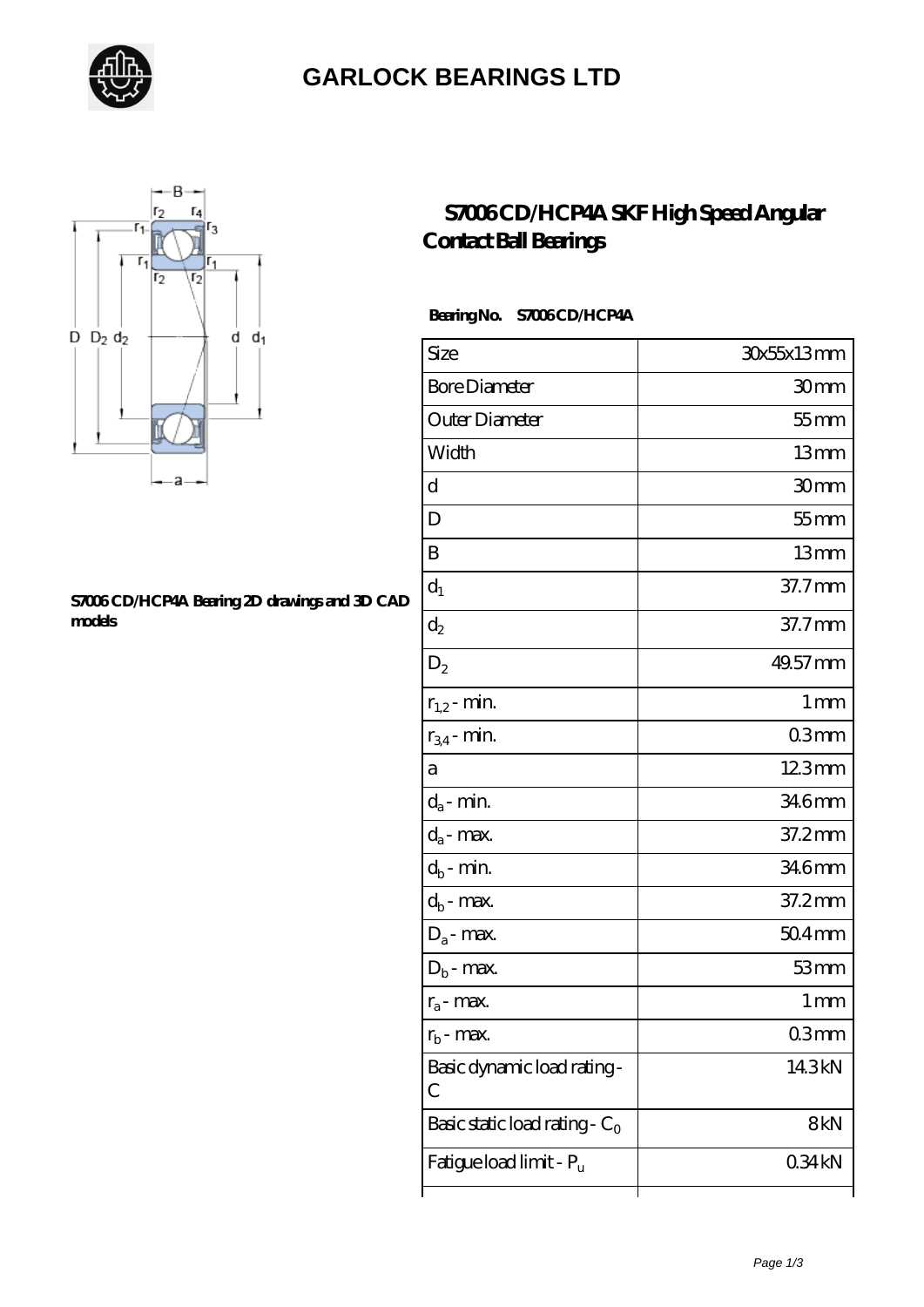

# **[GARLOCK BEARINGS LTD](https://letterstopriests.com)**

| Limiting speed for grease<br>lubrication | 38000r/min        |
|------------------------------------------|-------------------|
| Ball - $D_w$                             | $7.938$ mm        |
| $Ball - z$                               | 14                |
| Calculation factor - $f_0$               | 9.4               |
| Preload class $A - G_A$                  | 50N               |
| Preload class $B - G_B$                  | 100N              |
| Preload class C - $G_C$                  | 200N              |
| Preload class $D - G_D$                  | 400N              |
| Calculation factor - f                   | 1.06              |
| Calculation factor - f                   | 1                 |
| Calculation factor - $f_{2A}$            | 1                 |
| Calculation factor - $f_{2B}$            | 1.02              |
| Calculation factor - $f_{\chi}$          | 1.05              |
| Calculation factor - $f_{2D}$            | 1.09              |
| Calculation factor - f <sub>HC</sub>     | 1.02              |
| Preload class A                          | 34N/micron        |
| Preload class B                          | 45N/micron        |
| Preload class C                          | 61 N/micron       |
| Preload class D                          | 85N/micron        |
| $d_1$                                    | 37.7mm            |
| $\mathrm{d}_2$                           | $37.7$ mm         |
| $D_2$                                    | 49.57 mm          |
| $r_{1,2}$ min.                           | $1 \,\mathrm{mm}$ |
| $r_{34}$ min.                            | 03mm              |
| $d_a$ min.                               | 346mm             |
| $d_a$ max.                               | 37.2mm            |
| $d_b$ min.                               | 346mm             |
| $d_h$ max.                               | 37.2mm            |
| $D_a$ max.                               | $504$ mm          |
| $D_{\rm b}$ max.                         | 53mm              |